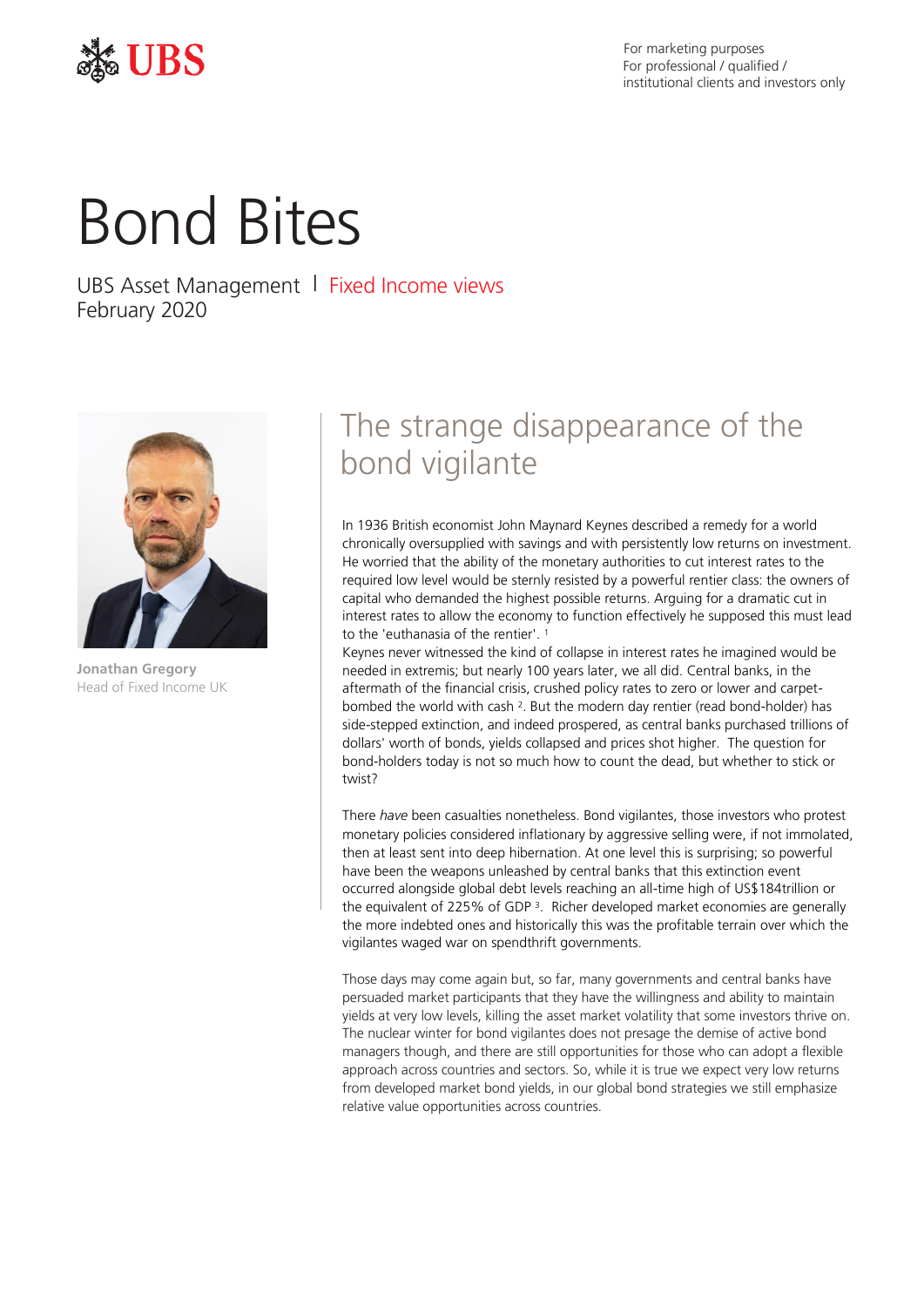For example, it is clearly getting harder to find value in traditional 'core' global-bond markets such as Europe, the US and Japan. But these countries' share of global GDP is shrinking and a truer perspective on global bond markets today must embrace countries like China, Brazil and Mexico. In many cases these countries are experiencing weak growth and low inflation pressures which can lead to further outperformance for their bond markets versus core countries.

My colleague Kevin Zhao, Head of Global Sovereign Bonds, and manager of our strategy that was voted Best Global Bond Fund by Refinitiv Lipper in 2019, often talks about these themes. You can read his latest thoughts [here.](https://www.ubs.com/global/en/asset-management/insights/asset-class-research/fixed-income-research/fixed-income-pm-corner.html) And you can see more about our flexible bond strategie[s here.](https://www.ubs.com/global/en/asset-management/investment-capabilities/fixed-income/global-flexible-fi-capabilities.html)

The monetary authorities in core countries today are determined to keep yields low, indeed their mandates demand it. This will certainly suppress income earned on bonds for the foreseeable future, but this need not be terminal for bond-holders. We believe that investors may still count on bond portfolios to deliver attractive total returns over time if they can adapt their approach to a more flexible and global outlook.

- 2 Strictly speaking, not physical cash but newly created bank reserves held with the central bank.
- 3 See IMFBlog post 'New Data on Global debt ' Jan 2019; https://blogs.imf.org/2019/01/02/new-data-on-global-debt/

For further information please contact your client advisor. Investors should not base their investment decisions on **this marketing material alone.**

<sup>1</sup> As a pillar of the British establishment we may safely assume Keynes hoped for this figuratively, not literally.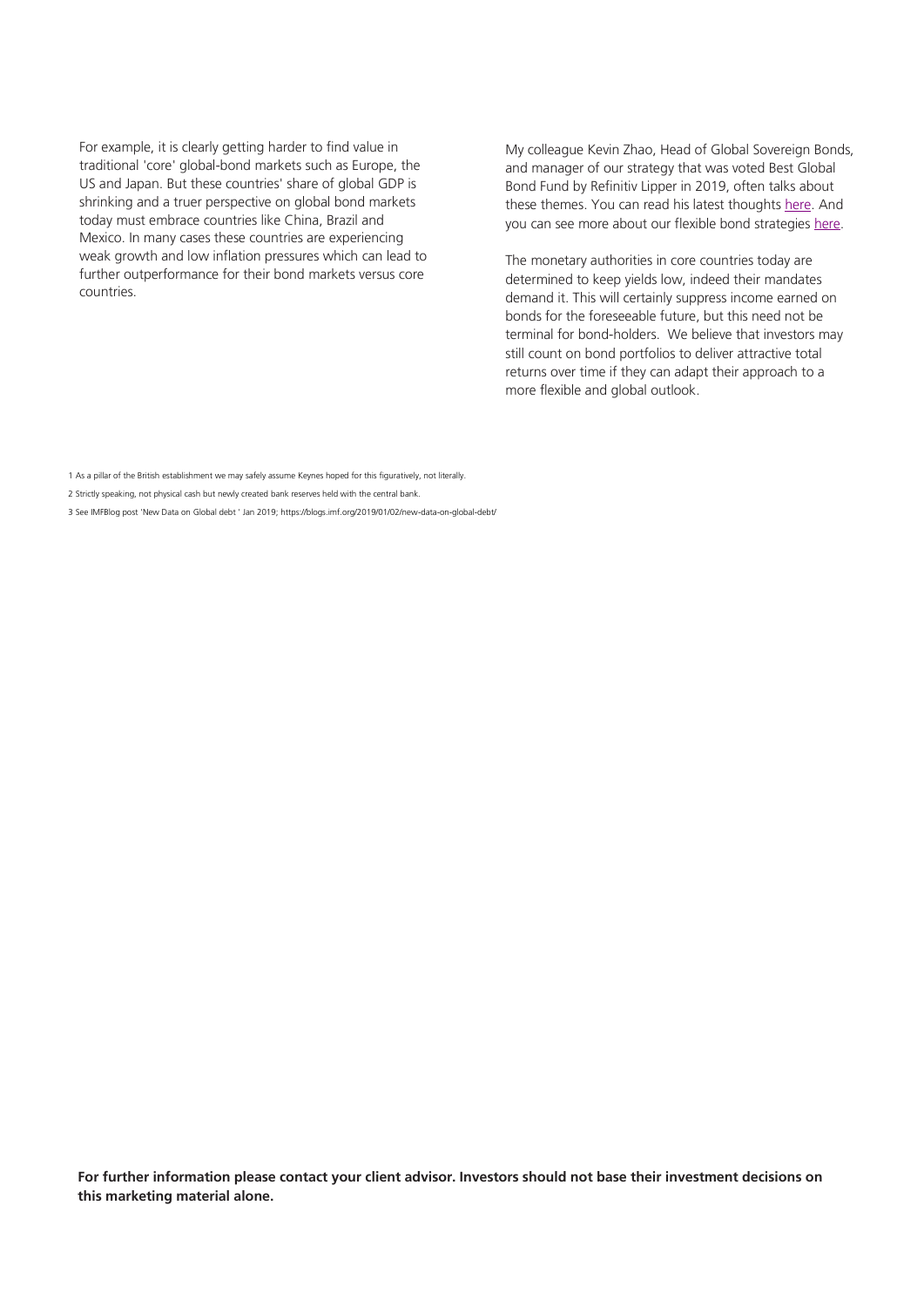# **For marketing and information purposes by UBS. For professional clients / qualified / institutional investors only.**

This document does not replace portfolio and fund-specific materials. Commentary is at a macro or strategy level and is not with reference to any registered or other mutual fund.

#### **Americas**

The views expressed are a general guide to the views of UBS Asset Management as of October 2019. The information contained herein should not be considered a recommendation to purchase or sell securities or any particular strategy or fund. Commentary is at a macro level and is not with reference to any investment strategy, product or fund offered by UBS Asset Management. The information contained herein does not constitute investment research, has not been prepared in line with the requirements of any jurisdiction designed to promote the independence of investment research and is not subject to any prohibition on dealing ahead of the dissemination of investment research. The information and opinions contained in this document have been compiled or arrived at based upon information obtained from sources believed to be reliable and in good faith. All such information and opinions are subject to change without notice. Care has been taken to ensure its accuracy but no responsibility is accepted for any errors or omissions herein. A number of the comments in this document are based on current expectations and are considered "forward-looking statements." Actual future results, however, may prove to be different from expectations. The opinions expressed are a reflection of UBS Asset Management's best judgment at the time this document was compiled, and any obligation to update or alter forward-looking statements as a result of new information, future events or otherwise is disclaimed. Furthermore, these views are not intended to predict or guarantee the future performance of any individual security, asset class or market generally, nor are they intended to predict the future performance of any UBS Asset Management account, portfolio or fund.

#### **EMEA**

The information and opinions contained in this document have been compiled or arrived at based upon information obtained from sources believed to be reliable and in good faith, but is not guaranteed as being accurate, nor is it a complete statement or summary of the securities, markets or developments referred to in the document. UBS AG and / or other members of the UBS Group may have a position in and may make a purchase and / or sale of any of the securities or other financial instruments mentioned in this document. Before investing in a product please read the latest prospectus carefully and thoroughly. Units of UBS funds mentioned herein may not be eligible for sale in all jurisdictions or to certain categories of investors and may not be offered, sold or delivered in the United States. The information mentioned herein is not intended to be construed as a solicitation or an offer to buy or sell any securities or related financial instruments. Past performance is not a reliable indicator of future results. The performance shown does not take account of any commissions and costs charged when subscribing to and redeeming units. Commissions and costs have a negative impact on performance. If the currency of a financial product or financial service is different from your reference currency, the return can increase or decrease as a result of currency fluctuations. This information pays no regard to the specific or future investment objectives, financial or tax situation or particular needs of any specific recipient. The details and opinions contained in this document are provided by UBS without any guarantee or warranty and are for the recipient's personal use and information purposes only. This document may not be reproduced, redistributed or republished for any purpose without the written permission of UBS AG. This document contains statements that constitute "forward-looking statements", including, but not limited to, statements relating to our future business development. While these forward-looking statements represent our judgments and future expectations concerning the development of our business, a number of risks, uncertainties and other important factors could cause actual developments and results to differ materially from our expectations.

### **UK**

Issued in the UK by UBS Asset Management (UK) Ltd. Authorised and regulated by the Financial Conduct Authority.

# **APAC**

This document and its contents have not been reviewed by, delivered to or registered with any regulatory or other relevant authority in APAC. This document is for informational purposes and should not be construed as an offer or invitation to the public, direct or indirect, to buy or sell securities. This document is intended for limited distribution and only to the extent permitted under applicable laws in your jurisdiction. No representations are made with respect to the eligibility of any recipients of this document to acquire interests in securities under the laws of your jurisdiction. Using, copying, redistributing or republishing any part of this document without prior written permission from UBS Asset Management is prohibited. Any statements made regarding investment performance objectives, risk and/or return targets shall not constitute a representation or warranty that such objectives or expectations will be achieved or risks are fully disclosed. The information and opinions contained in this document is based upon information obtained from sources believed to be reliable and in good faith but no responsibility is accepted for any misrepresentation, errors or omissions. All such information and opinions are subject to change without notice. A number of comments in this document are based on current expectations and are considered "forward-looking statements". Actual future results may prove to be different from expectations and any unforeseen risk or event may arise in the future. The opinions expressed are a reflection of UBS Asset Management's judgment at the time this document is compiled and any obligation to update or alter forward-looking statements as a result of new information, future events, or otherwise is disclaimed. You are advised to exercise caution in relation to this document. The information in this document does not constitute advice and does not take into consideration your investment objectives, legal, financial or tax situation or particular needs in any other respect. Investors should be aware that past performance of investment is not necessarily indicative of future performance. Potential for profit is accompanied by possibility of loss. If you are in any doubt about any of the contents of this document, you should obtain independent professional advice.

#### **Australia**

This document is provided by UBS Asset Management (Australia) Ltd, ABN 31 003 146 290 and AFS License No. 222605.

#### **China**

The securities may not be offered or sold directly or indirectly in the People's Republic of China (the "PRC"). Neither this document or information contained or incorporated by reference herein relating to the securities, which have not been and will not be submitted to or approved/ verified by or registered with the China Securities Regulatory Commission ("CSRC") or other relevant governmental authorities in the PRC pursuant to relevant laws and regulations, may be supplied to the public in the PRC or used in connection with any offer for the subscription or sale of the Securities in the PRC. The securities may only be offered or sold to the PRC investors that are authorized to engage in the purchase of Securities of the type being offered or sold. PRC investors are responsible for obtaining all relevant government regulatory approvals/licenses, verification and/or registrations themselves, including, but not limited to, any which may be required from the CSRC, the State Administration of Foreign Exchange and/or the China Banking Regulatory Commission, and complying with all relevant PRC regulations, including, but not limited to, all relevant foreign exchange regulations and/or foreign investment regulations.